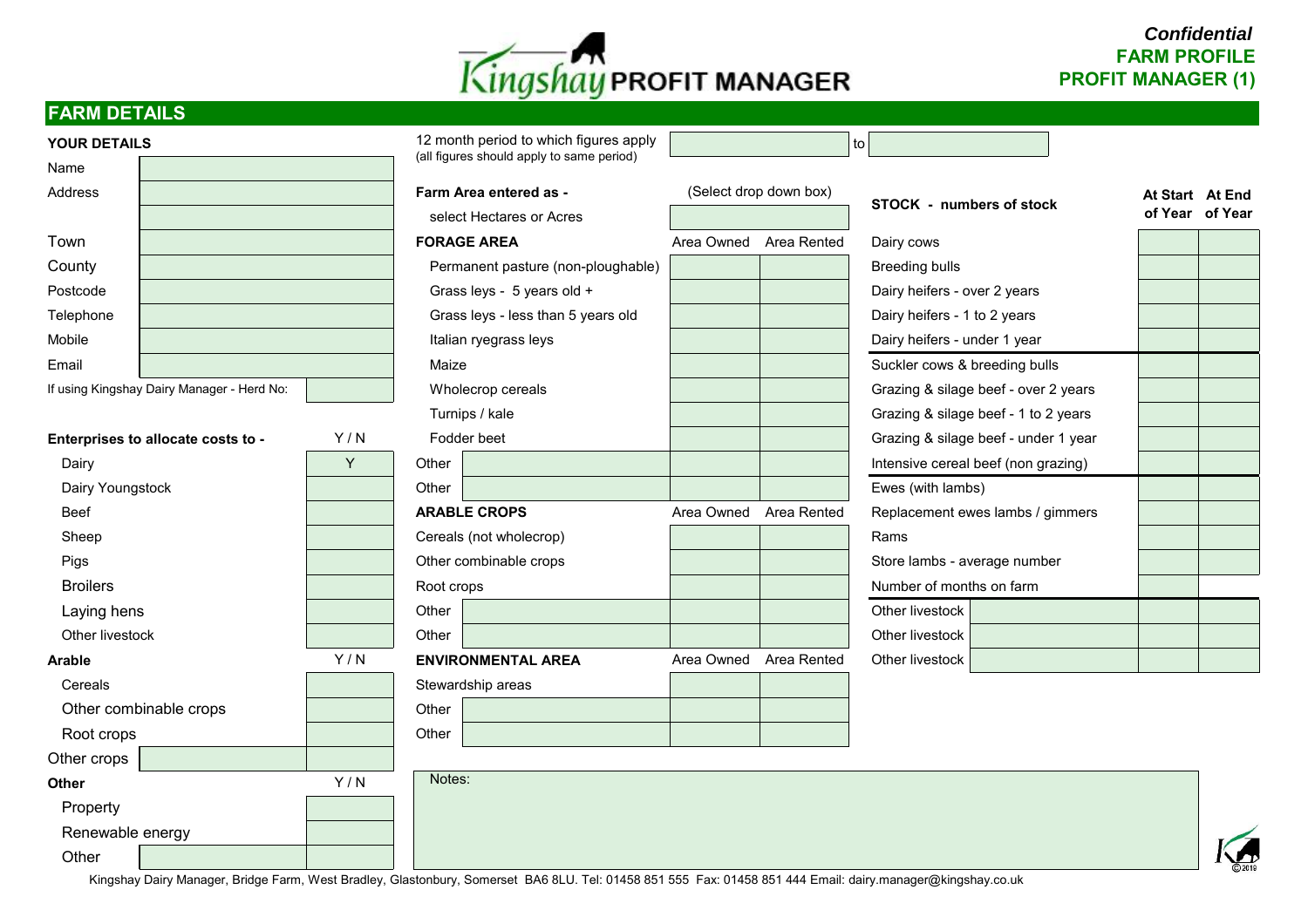



### **FARM LABOUR**

Winter routine **No. 1** months Typical period of winter & summer routines

| <u>WILLEL TOULING</u> | 111011U15 |
|-----------------------|-----------|
| Summer routine        | months    |

#### **Please enter the hours worked by each person within a typical week**

For each person, allocate hours to each enterprise where it's relatively easy to assess. Include all staff and family labour.

e.g. To "Dairy Cows" only include time directly involved in milking, feeding, scraping out & herd management but NOT field work.

Enter forage production field work under 'Forage'. Where time can't be allocated, enter as 'Other'.

|        |                    |      |                                     |   |               |               | <b>WINTER ROUTINE</b> |                     |  | <b>SUMMER ROUTINE</b><br><b>Total</b> |                                     |                          |   |   |               |                     |  |  |                             |
|--------|--------------------|------|-------------------------------------|---|---------------|---------------|-----------------------|---------------------|--|---------------------------------------|-------------------------------------|--------------------------|---|---|---------------|---------------------|--|--|-----------------------------|
|        |                    |      | Hours per week directly working on: |   |               |               |                       |                     |  | <b>Total</b><br><b>Hours</b>          | Hours per week directly working on: |                          |   |   |               |                     |  |  |                             |
|        | Person / job title | Cows | Dairy Dairy<br>YS                   | . | 1.1.1.1.1.1.1 | 1.1.1.1.1.1.1 |                       | Forage Arable Other |  | per<br>week                           | Cows                                | Dairy Dairy<br><b>YS</b> | . | . | 1.1.1.1.1.1.1 | Forage Arable Other |  |  | <b>Hours</b><br>per<br>week |
| Family |                    |      |                                     |   |               |               |                       |                     |  |                                       |                                     |                          |   |   |               |                     |  |  |                             |
| Labour |                    |      |                                     |   |               |               |                       |                     |  |                                       |                                     |                          |   |   |               |                     |  |  |                             |
|        |                    |      |                                     |   |               |               |                       |                     |  |                                       |                                     |                          |   |   |               |                     |  |  |                             |
|        |                    |      |                                     |   |               |               |                       |                     |  |                                       |                                     |                          |   |   |               |                     |  |  |                             |
|        |                    |      |                                     |   |               |               |                       |                     |  |                                       |                                     |                          |   |   |               |                     |  |  |                             |
|        |                    |      |                                     |   |               |               |                       |                     |  |                                       |                                     |                          |   |   |               |                     |  |  |                             |
| Paid   |                    |      |                                     |   |               |               |                       |                     |  |                                       |                                     |                          |   |   |               |                     |  |  |                             |
| Labour |                    |      |                                     |   |               |               |                       |                     |  |                                       |                                     |                          |   |   |               |                     |  |  |                             |
|        |                    |      |                                     |   |               |               |                       |                     |  |                                       |                                     |                          |   |   |               |                     |  |  |                             |
|        |                    |      |                                     |   |               |               |                       |                     |  |                                       |                                     |                          |   |   |               |                     |  |  |                             |
|        |                    |      |                                     |   |               |               |                       |                     |  |                                       |                                     |                          |   |   |               |                     |  |  |                             |
|        |                    |      |                                     |   |               |               |                       |                     |  |                                       |                                     |                          |   |   |               |                     |  |  |                             |
|        |                    |      |                                     |   |               |               |                       |                     |  |                                       |                                     |                          |   |   |               |                     |  |  |                             |
|        |                    |      |                                     |   |               |               |                       |                     |  |                                       |                                     |                          |   |   |               |                     |  |  |                             |
|        |                    |      |                                     |   |               |               |                       |                     |  |                                       |                                     |                          |   |   |               |                     |  |  |                             |
|        |                    |      |                                     |   |               |               |                       |                     |  |                                       |                                     |                          |   |   |               |                     |  |  |                             |
|        |                    |      |                                     |   |               |               |                       |                     |  |                                       |                                     |                          |   |   |               |                     |  |  |                             |
|        |                    |      |                                     |   |               |               |                       |                     |  |                                       |                                     |                          |   |   |               |                     |  |  |                             |

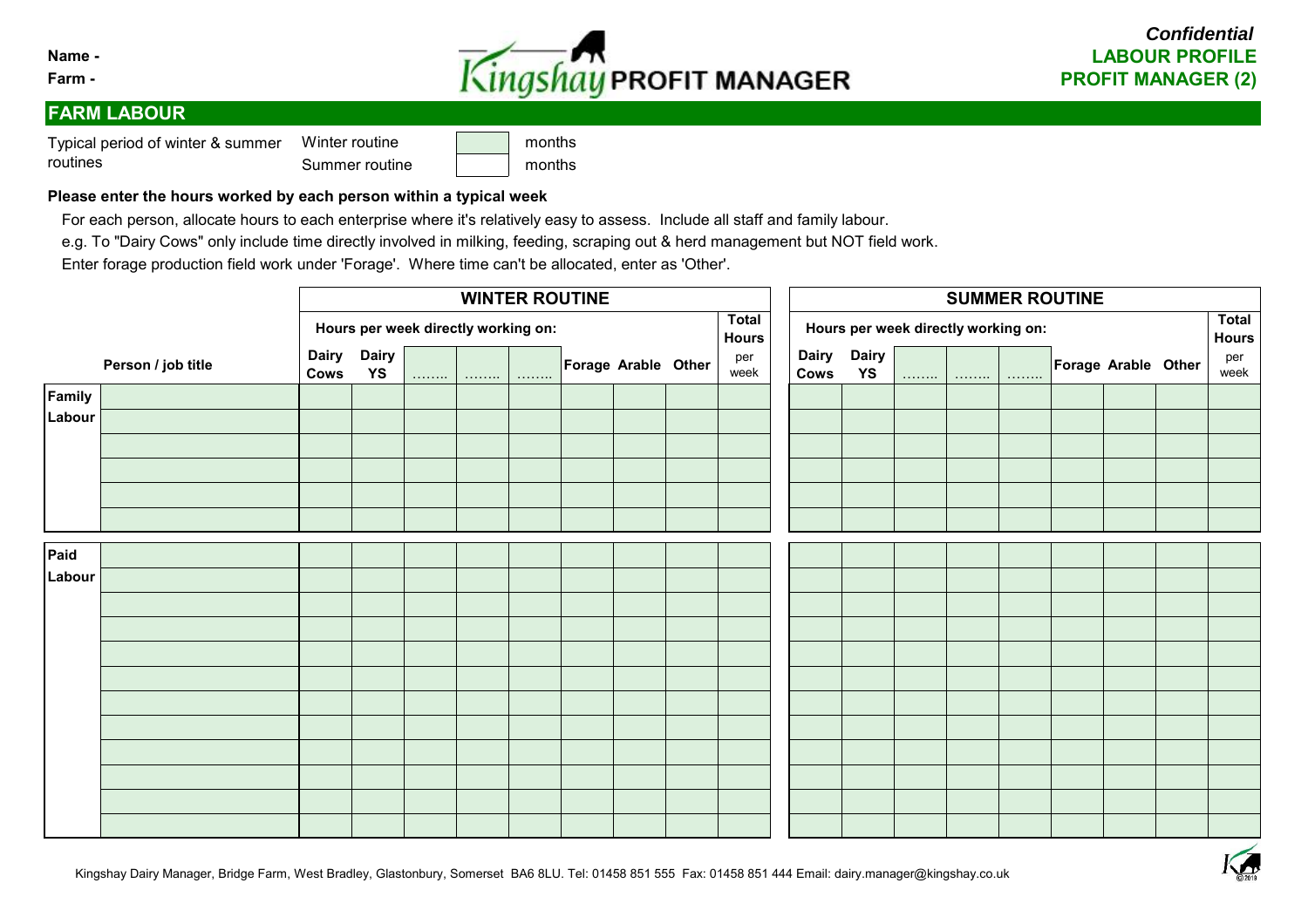

# *Confidential*

# **DAIRY HERD PROFILE**

| <b>MAIN BREED</b>                   | % of herd | <b>HOUSING SYSTEM</b>                     | Number       | <b>HERD PERFORMANCE</b>                         |             |            |  |  |  |  |  |
|-------------------------------------|-----------|-------------------------------------------|--------------|-------------------------------------------------|-------------|------------|--|--|--|--|--|
| Holstein / Friesian                 |           | Cubicles                                  |              | If you use Kingshay Dairy Manager, enter HerdID |             |            |  |  |  |  |  |
| Jersey                              |           | Loose housing                             |              | Otherwise enter the following details:          |             |            |  |  |  |  |  |
| Guernsey                            |           | <b>YOUNGSTOCK</b>                         | Y/N          | Average cows in herd                            | number      |            |  |  |  |  |  |
| Crossbreeds                         |           | Home reared                               |              | <b>MILK PRODUCTION</b>                          |             |            |  |  |  |  |  |
| Other                               |           | Contract reared                           |              | Litres sold                                     | litres      |            |  |  |  |  |  |
| <b>CALVING PATTERN</b>              | Y/N       | Flying herd                               |              | Milk retained (fed to calves)                   | litres      |            |  |  |  |  |  |
| All year round                      |           | Natural service - own bull used           |              | Milk unsaleable                                 | litres      |            |  |  |  |  |  |
| Spring                              |           | Typical heifer calving age (months)       |              | <b>Butterfat</b>                                | %           |            |  |  |  |  |  |
| Autumn                              |           | <b>MAIN GRAZING SYSTEM</b>                | Y/N          | Protein                                         | $\%$        |            |  |  |  |  |  |
| <b>MILK PRODUCTION</b>              | Y/N       | Paddock / strip grazing                   |              | Bactoscan                                       |             |            |  |  |  |  |  |
| Conventional (non organic)          |           | Set stocking                              |              | Cell count                                      | '000        |            |  |  |  |  |  |
| In conversion to organic            |           | Zero grazing                              |              | PRODUCTION FROM FORAGE                          |             |            |  |  |  |  |  |
| Fully organic                       |           | None - milkers housed all year            |              | Yield from forage (if known)                    | litres      |            |  |  |  |  |  |
| <b>Organic Conversion Date</b>      |           |                                           |              | Average stocking rate                           | cows per ha |            |  |  |  |  |  |
| <b>RECORDING</b>                    | Y/N       | <b>TURNOUT &amp; HOUSING in this year</b> |              |                                                 |             |            |  |  |  |  |  |
| Pedigree herd                       |           | First turnout date                        |              | Notes:                                          |             |            |  |  |  |  |  |
| Milk record (NMR, CIS or QMMS)      |           | Final housing date                        |              |                                                 |             |            |  |  |  |  |  |
| <b>FREQUENCY OF MILKING</b>         | Y/N       |                                           | Enter est. % |                                                 |             |            |  |  |  |  |  |
| Twice a day                         |           | FIELD TASKS DONE BY CONTRACTOR            | of work      |                                                 |             |            |  |  |  |  |  |
| Three times a day - all year        |           | Cultivations                              |              |                                                 |             |            |  |  |  |  |  |
| Three times a day - part year       |           | <b>Drilling</b>                           |              |                                                 |             |            |  |  |  |  |  |
| Robotic milker                      |           | Grass silaging - whole operation          |              |                                                 |             |            |  |  |  |  |  |
| <b>WINTER FEEDING (Main System)</b> | Y/N       | Maize silaging - whole operation          |              |                                                 |             |            |  |  |  |  |  |
| Self feed                           |           | Combining                                 |              |                                                 |             |            |  |  |  |  |  |
| Easy feed using a loader            |           | Manure spreading                          |              |                                                 |             |            |  |  |  |  |  |
| Forage box                          |           | Fertiliser applications                   |              |                                                 |             |            |  |  |  |  |  |
| Mixer wagon                         |           | Spraying                                  |              |                                                 |             | $\sqrt{2}$ |  |  |  |  |  |

Kingshay Dairy Manager, Bridge Farm, West Bradley, Glastonbury, Somerset BA6 8LU. Tel: 01458 851 555 Fax: 01458 851 444 Email: dairy.manager@kingshay.co.uk

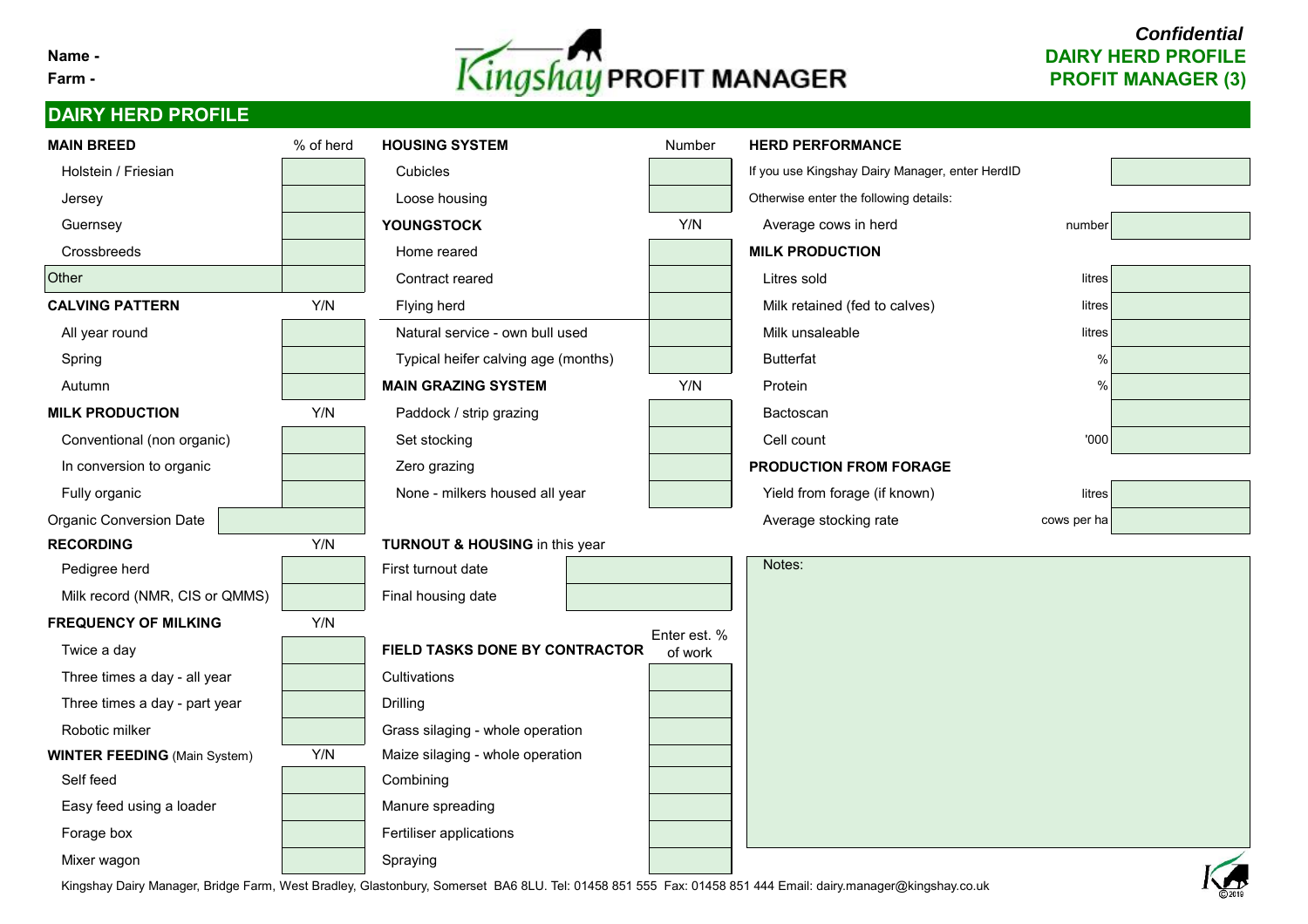# **Name - INCOME Farm - PROFIT MANAGER (4)**

# **FARM INCOME**

Enter 12 month financial figures from your accounts.

|                                                                                                                                                               |               | Total (£)  | <b>Beef</b>            | <b>Number</b> | Total (£) | <b>Other Income</b>        | Total (£) |
|---------------------------------------------------------------------------------------------------------------------------------------------------------------|---------------|------------|------------------------|---------------|-----------|----------------------------|-----------|
| Milk Income (from sold litres)                                                                                                                                |               |            | Finished beef sales    |               |           | Forage sales               |           |
|                                                                                                                                                               |               |            | Store cattle sales     |               |           | Land rent income           |           |
| Dairy stock - sold / left herd                                                                                                                                | <b>Number</b> | Total (£)  |                        |               |           | Property income            |           |
| Dairy cows - sold for breeding                                                                                                                                |               |            |                        |               |           | Contract work              |           |
| Dairy cows - sold as culls                                                                                                                                    |               |            | <b>Other livestock</b> | <b>Number</b> | Total (£) |                            |           |
| TB culls                                                                                                                                                      |               |            |                        |               |           |                            |           |
| Cows died                                                                                                                                                     |               |            |                        |               |           |                            |           |
| Casualty cows (shot on farm)                                                                                                                                  |               |            |                        |               |           |                            |           |
| Calves & other dairy stock sales                                                                                                                              | <b>Number</b> | Total (£)  | <b>Crops</b>           | <b>Tonnes</b> | Total (£) | <b>Subsidies</b>           | Total (£) |
| Calf sales                                                                                                                                                    |               |            | Wheat                  |               |           | Farm Basic Payment         |           |
| Youngstock sold                                                                                                                                               |               |            | Barley                 |               |           | Environmental payments     |           |
|                                                                                                                                                               |               |            |                        |               |           |                            |           |
| <b>Calves transferred</b>                                                                                                                                     | <b>Number</b> | £ per head |                        |               |           |                            |           |
| To rear as dairy replacements                                                                                                                                 |               | 200        |                        |               |           |                            |           |
| Transferred to beef rearing                                                                                                                                   |               | 150        |                        |               |           |                            |           |
| Notes:                                                                                                                                                        |               |            |                        |               |           |                            |           |
| <b>STOCK PURCHASES</b>                                                                                                                                        |               |            |                        |               |           |                            |           |
| <b>Stock purchases</b>                                                                                                                                        | <b>Number</b> | Total (£)  | Other stock purchases  | <b>Number</b> | Total (£) |                            |           |
| Cow & heifer purchases (into herd)                                                                                                                            |               |            |                        |               |           |                            |           |
| Youngstock purchases                                                                                                                                          |               |            |                        |               |           |                            |           |
| <b>Breeding bulls</b>                                                                                                                                         |               |            |                        |               |           |                            |           |
|                                                                                                                                                               | <b>Number</b> | £ per head |                        |               |           |                            |           |
| Home-reared heifers brought into herd                                                                                                                         |               | 1,500      |                        |               |           |                            |           |
| Notes:<br>$\overline{a}$ and $\overline{a}$ are $\overline{a}$ and $\overline{a}$ and $\overline{a}$ and $\overline{a}$ and $\overline{a}$ and $\overline{a}$ |               |            |                        |               |           | $\sim \cdot \cdot$ $\cdot$ |           |

Kingshay Dairy Manager, Bridge Farm, West Bradley, Glastonbury, Somerset BA6 8LU. Tel: 01458 851 555 Fax: 01458 851 444 Email: dairy.manager@kingshay.co.uk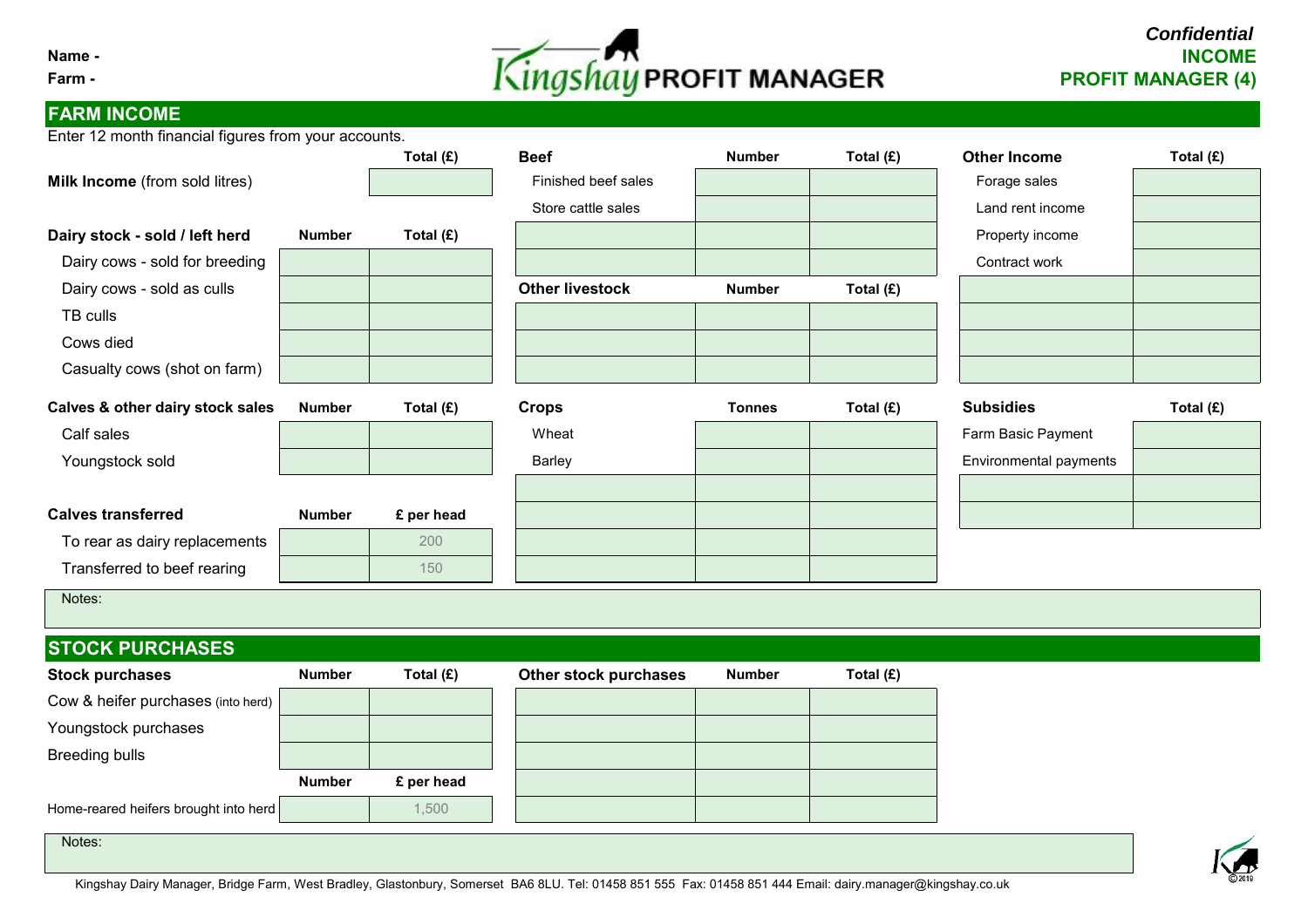

### **INSTRUCTIONS FOR COMPLETING THE INPUT FORMS**

The aim of the Profit Manager service is to provide a valuable monitoring and management control document which details the full costs of milk production. The use of a standardised recording method enables each herd to compare their own costs and profitability to other herds.

Complete the Farm Details, Labour, Dairy and Other Input pages, then complete the Income, Variable costs and Overheads Costs pages. Give us the details of ALL costs, particularly if you have other enterprises such as beef or arable. If you can easily split out costs to the Dairy enterprise please do so, otherwise complete the Total  $(E)$  box. **Please supply any additional details you think may be relevant in the notes boxes.**

### **Key Notes**

| <b>Combined headings</b>            | Headings that do not tie in with your Accounts, e.g. Professional fees & Accountancy fees may be combined, indicate they were combined on the form. |  |  |  |  |  |  |  |  |  |  |  |
|-------------------------------------|-----------------------------------------------------------------------------------------------------------------------------------------------------|--|--|--|--|--|--|--|--|--|--|--|
| <b>VAT</b>                          | All costs should NOT include VAT.                                                                                                                   |  |  |  |  |  |  |  |  |  |  |  |
| Vet & Med                           | All vet tasks and medicines, including contract PD, foot trimming, scanning & fly control products.                                                 |  |  |  |  |  |  |  |  |  |  |  |
| Al, semen & bull hire               | <b>Bull hire</b><br>Semen cost<br>Al fees<br>DIY AI supplies                                                                                        |  |  |  |  |  |  |  |  |  |  |  |
| <b>Bedding</b>                      | Purchased straw and / or shavings, sand, paper etc.                                                                                                 |  |  |  |  |  |  |  |  |  |  |  |
| <b>Livestock sundries</b>           | Freeze branding<br>Ear tags<br>Dairy chemicals<br>Teat dips                                                                                         |  |  |  |  |  |  |  |  |  |  |  |
| <b>Parlour Maintenance</b>          | Paint<br>Pump oil<br>Milking machine testing  Parlour service contract<br>Not parlour improvements (i.e. extra milking units)<br>Liners             |  |  |  |  |  |  |  |  |  |  |  |
| <b>Other Forage Costs</b>           | Additives<br>Silage & soil analysis<br>Plastic sheets<br>Bags                                                                                       |  |  |  |  |  |  |  |  |  |  |  |
| Family labour & private drawings    | Private drawings are not included in this analysis. Instead we take account of family labour based on the labour hours supplied.                    |  |  |  |  |  |  |  |  |  |  |  |
| <b>Paid labour</b>                  | Be careful not to double count Family labour. If you pay them a salary, they should be included as "Paid Labour".                                   |  |  |  |  |  |  |  |  |  |  |  |
| <b>Fuel &amp; Oil</b>               | For farm and house                                                                                                                                  |  |  |  |  |  |  |  |  |  |  |  |
| <b>Electricity &amp; Water</b>      | For farm and house                                                                                                                                  |  |  |  |  |  |  |  |  |  |  |  |
| <b>Office</b>                       | Computer supplies & software<br>Secretarial work<br>Stationery                                                                                      |  |  |  |  |  |  |  |  |  |  |  |
| <b>Sundries</b>                     | Non capital or non livestock sundry items not allocated elsewhere                                                                                   |  |  |  |  |  |  |  |  |  |  |  |
| Rent                                | Land rental<br>Grass keep                                                                                                                           |  |  |  |  |  |  |  |  |  |  |  |
| <b>Property costs</b>               | Building repairs including fencing, tracks, silage pits                                                                                             |  |  |  |  |  |  |  |  |  |  |  |
| Hire purchase/leasing agreements    | Only include the interest portion of the payments, not the capital repayment fees.                                                                  |  |  |  |  |  |  |  |  |  |  |  |
| <b>Finance</b>                      | Include Interest paid to the bank, along with the interest portion of loan repayments. Any capital repayment should not be included.                |  |  |  |  |  |  |  |  |  |  |  |
| Depreciation - machinery & property | Take this from your latest farm accounts.                                                                                                           |  |  |  |  |  |  |  |  |  |  |  |
| <b>Capital reinvestment</b>         | Any machinery purchases during the year should NOT be included. This will be taken account of under machinery depreciation.                         |  |  |  |  |  |  |  |  |  |  |  |

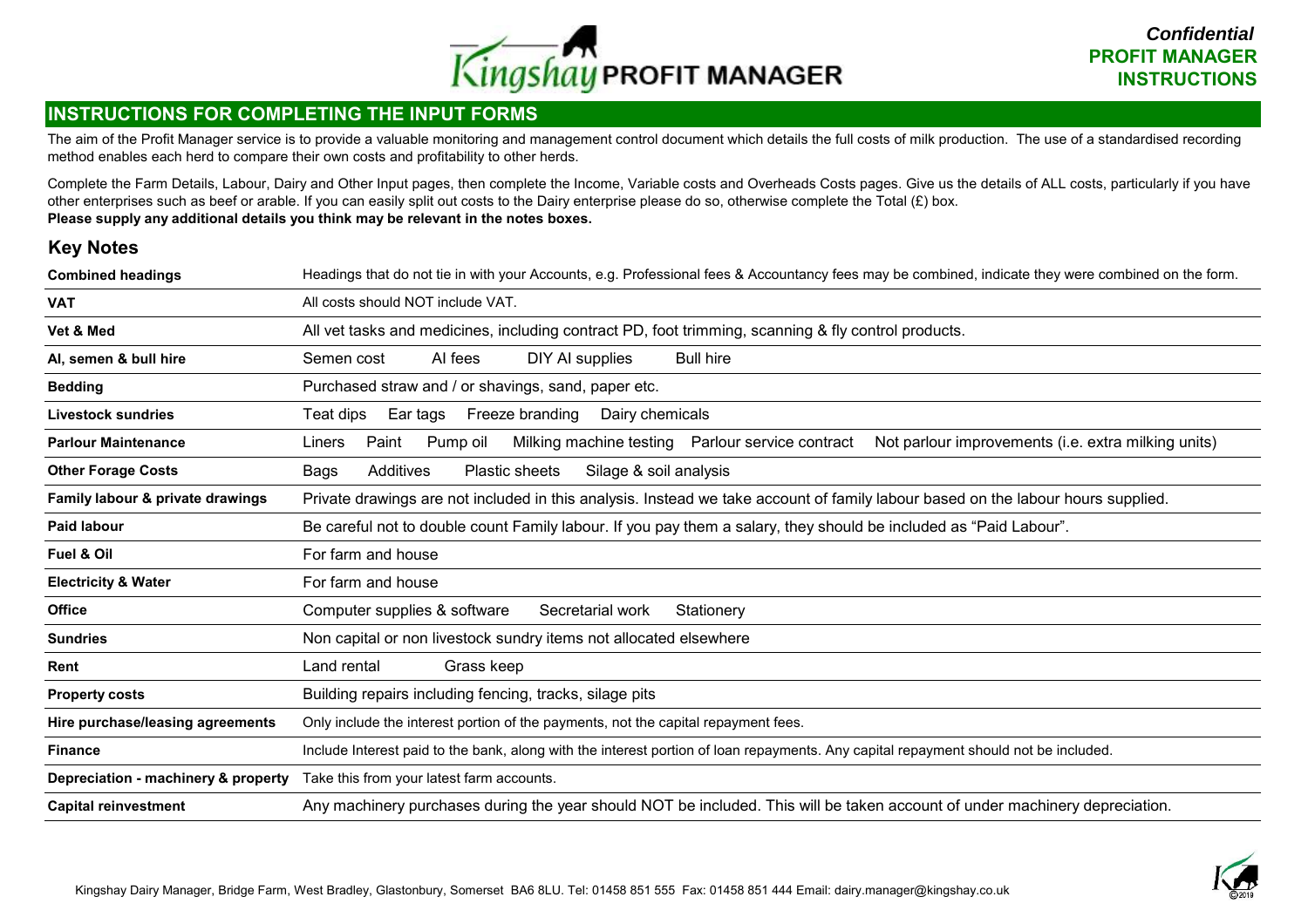

# **FARM VARIABLE COSTS**

Enter 12 month financial figures from your accounts.

**Enter the total value and then where costs can be accurately allocated to an enterprise, enter in the relevant column** (add headings)**. If in doubt, just enter the total.**

| <b>Purchased Feed</b>   | Total (£) | <b>Viuo</b><br>Ouiko | Dairy<br>Young-<br>Stock<br>Only | Nuo<br>Dee   | . 1 |   | <br>. | Forage & crop<br>costs         | Total (£) | nairy<br>Dairy and<br>Dairy stock<br>Stock<br>Stock<br>Stock | Beef<br>Only | . 1 | <br> | . |
|-------------------------|-----------|----------------------|----------------------------------|--------------|-----|---|-------|--------------------------------|-----------|--------------------------------------------------------------|--------------|-----|------|---|
| Concentrates / blends   |           |                      |                                  |              |     |   |       | Fertiliser & lime              |           |                                                              |              |     |      |   |
| Straights - purchased   |           |                      |                                  |              |     |   |       | Seed                           |           |                                                              |              |     |      |   |
| Straights - home grown  |           |                      |                                  |              |     |   |       | Sprays                         |           |                                                              |              |     |      |   |
| Bulk / co-product feeds |           |                      |                                  |              |     |   |       | Forage purchases               |           |                                                              |              |     |      |   |
| Minerals / supplements  |           |                      |                                  |              |     |   |       | Other forage costs             |           |                                                              |              |     |      |   |
| Milk powder             |           |                      |                                  |              |     |   |       |                                |           |                                                              |              |     |      |   |
|                         |           |                      |                                  |              |     |   |       |                                |           |                                                              |              |     |      |   |
|                         |           |                      |                                  |              |     |   |       |                                |           |                                                              |              |     |      |   |
| <b>Variable Costs</b>   | Total (£) | <b>Viuo</b><br>Only  | pairy<br>Young<br>Stock<br>Only  | Beef<br>Only | .   | . | <br>. | <b>Other variable</b><br>costs | Total (£) | nary<br>Only and<br>Dairy<br>Stock<br>Stock<br>Only stock    | Beef<br>Only |     |      |   |
| Vet & med               |           |                      |                                  |              |     |   |       |                                |           |                                                              |              |     |      |   |
| Al, semen & bull hire   |           |                      |                                  |              |     |   |       |                                |           |                                                              |              |     |      |   |
| Recording               |           |                      |                                  |              |     |   |       |                                |           |                                                              |              |     |      |   |
| Bedding                 |           |                      |                                  |              |     |   |       |                                |           |                                                              |              |     |      |   |
| Livestock sundries      |           |                      |                                  |              |     |   |       |                                |           |                                                              |              |     |      |   |
| Parlour maintenance     |           |                      |                                  |              |     |   |       |                                |           |                                                              |              |     |      |   |
| Contract heifer rearing |           |                      |                                  |              |     |   |       |                                |           |                                                              |              |     |      |   |
| Livestock haulage       |           |                      |                                  |              |     |   |       |                                |           |                                                              |              |     |      |   |
| Commission/marketing    |           |                      |                                  |              |     |   |       |                                |           |                                                              |              |     |      |   |
| Notes:                  |           |                      |                                  |              |     |   |       |                                |           |                                                              |              |     |      |   |